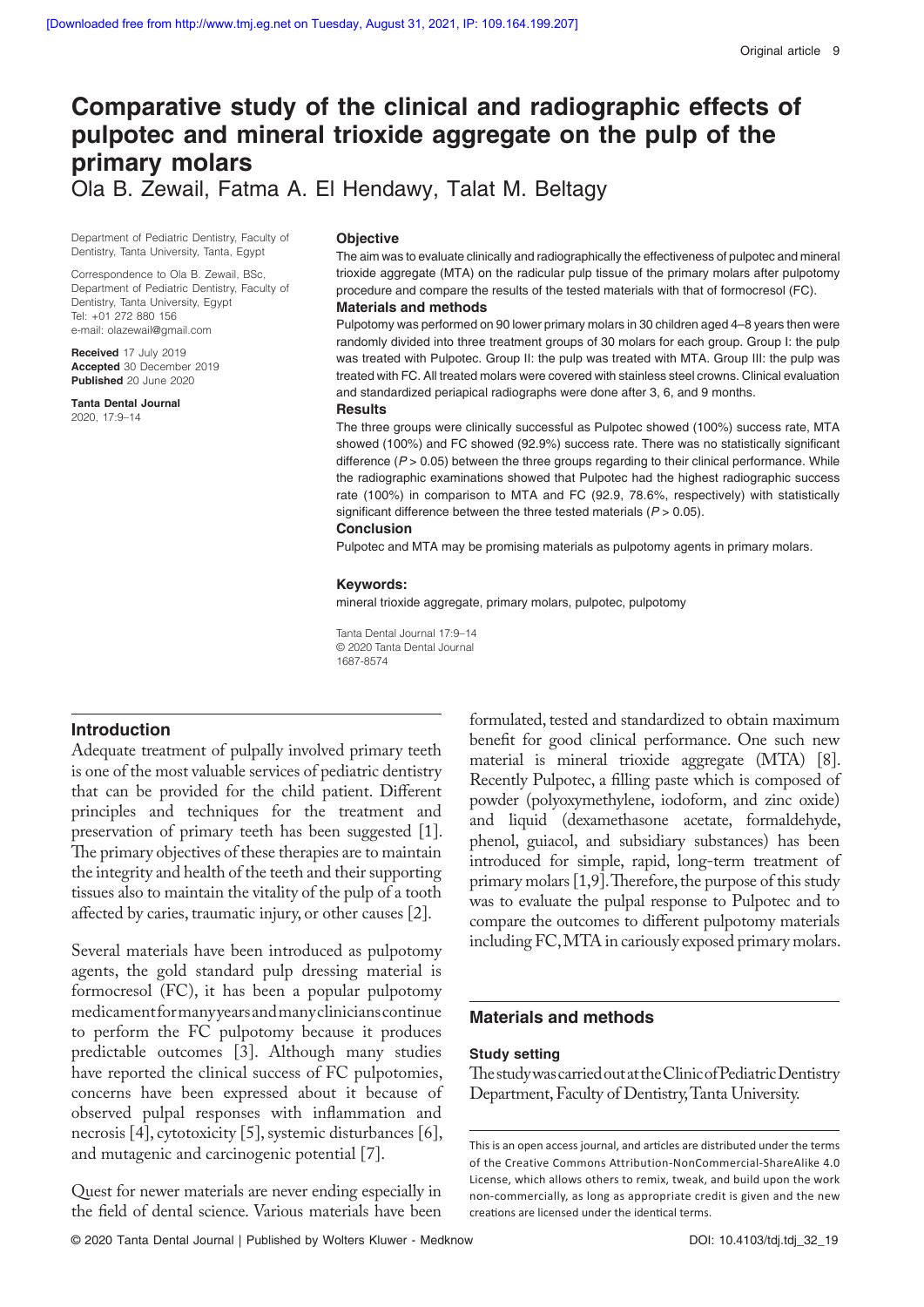**[Downloaded free from http://www.tmj.eg.net on Tuesday, August 31, 2021, IP: 109.164.199.207]**

10 **Tanta Dental Journal** Volume 17 | Number 1 | January-March 2020

#### **Patient selection**

This study was performed on 90 lower primary molars of 30 healthy children of both sexes, aged from 4 to 8 years with mean age 8 years. Through clinical as well as radiographic examinations, each child had at least three primary molars with deep carious lesions. The molars were divided into three treatment groups of 30 molars for each group. Group I: the molars were treated with Pulpotec (Produits Dentaires SA, Vevey, Switzerland). Group II: the molars were treated with MTA (Angelus Solucoes Odotologicas, Londorina, Brazil). Group III: the molars were treated with FC (Sultan Health Care, Eenglewood, New Jersey, USA).

# **Criteria for teeth selection**

# (1) Clinical criteria:

- (a) Inclusion criteria:
	- (i) Bilateral carious lower primary molars (three molars).
	- (ii) Teeth that could be restored with proper restorations.
	- (iii) Apparently healthy children free from any systemic diseases.
- (b)Exclusion criteria:
	- (i) Abnormal tooth mobility.
	- (ii) Pain or tenderness on percussion.
	- (iii) History of swelling or sinus tract.
- (2) Radiographic criteria:
- (a) Inclusion criteria:
	- (i) No bifurcation involvement or periapical radiolucency.
	- (ii) No internal or external root resorption.
	- (iii) No more than one‑third of root with physiologic resorption.
	- (b)Exclusion criteria:
		- (i) Pulp calcification.
		- (ii) Periodontally involved teeth.
		- (iii) Abnormal position of permanent tooth germ.

### **Procedure**

Preoperative periapical films were taken for each patient. After application of topical and local anesthesia, complete isolation was done using rubber dam. Caries and the roof of the pulp chamber had been removed using high‑speed bur No. 330 under water spray. The coronal pulp tissue was amputated by a sharp spoon excavator then the cavity was irrigated with sterile normal saline. Bleeding was stopped by gentle application of small piece of wet cotton pellets. All the materials were mixed and applied according to the manufacturer's instructions.

All treated molars were sealed with IRM (DENTSPLY, GmbH, Germany) then prepared to receive

appropriate stainless steel crowns (3M, Neuss, Germany). Occlusion and adaptation were checked and crowns had been cemented with glass ionomer cement (KetacCem; 3M ESPE) then postoperative radiographs were taken.

# **Patients follow up**

All patients were instructed to maintain good oral hygiene and recalled for clinical and radiographic evaluation at 3, 6, and 9 months intervals and the results were recorded. Evaluation had been done by the pedodontist and blinding done by the two supervisors.

# **Criteria of success and failure**

The clinical criteria of success:

- (1) Absence of tooth mobility.
- (2) Absence of spontaneous pain or pain on percussion.
- (3)Absence of swelling, abscess or fistula.

The clinical criteria of failure:

- (1) Clinical evidence of pain.
- (2) Tooth mobility.
- (3)Swelling and fistula formation.

The radiographic criteria of success:

- (1) Absence of periapical radiolucency.
- (2) Absence of internal or external root resorption.
- (3) Absence of furcation radiolucency.
- (4) Normal periodontal ligament.
- (5)Absence of pulp calcification.

The radiographic criteria of failure:

- (1) Periapical or inter‑radicular bone loss.
- (2) Presence of internal or external root resorption.
- (3) Presence of furcation radiolucency.
- (4) Presence of pulp calcification.

# **Statistical analysis**

Clinical evaluation and standardized periapical radiographs were done after 3, 6, and 9 months. The data were collected, tabulated, and statistically analyzed using the χ2‑test (SPSS version 16; IBM Corporation, Armonk, New York, USA). Descriptive statistics and χ2‑test were used at a significance level of *P* less than or equal to 0.05.

# **Results**

# **Group I: Pulpotec**

The clinical and radiographic success rate was 100%. There was no statistically significant difference between the clinical and radiographic findings of pulpotec group at different follow-up periods  $(P = 1.00)$  (Table 1).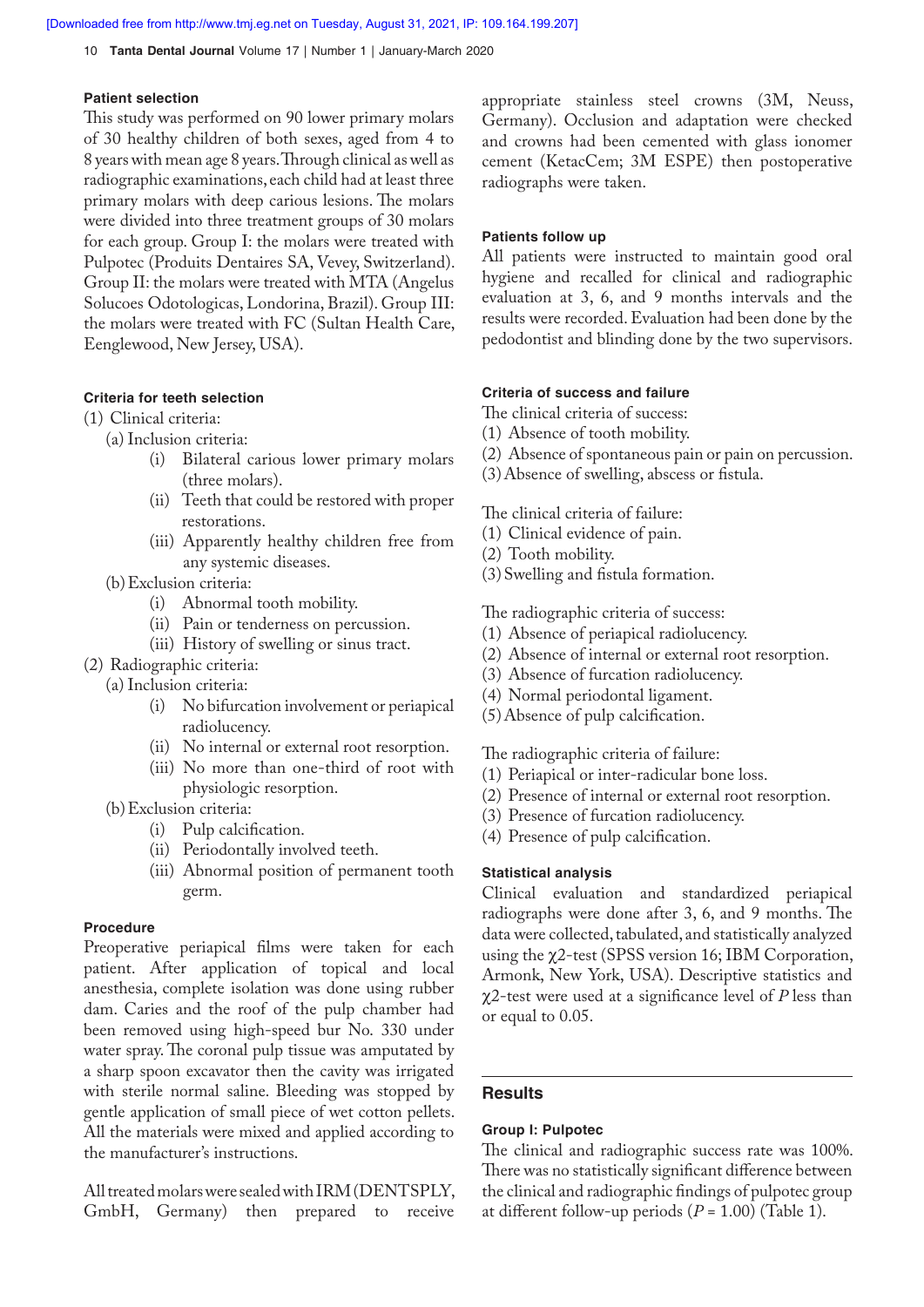#### **Group II: MTA**

### Clinical results

The treated teeth were symptom-free with no pathological signs at all follow‑up periods There was no statistically significant difference between the clinical findings of MTA group at different follow‑up periods (*P* = 1.00) (Table 2).

# Radiographic results

At three months only one (3.3%) molar showed furcation radiolucency while at 6 months another one showed pulp canal calcification. At the end of follow up both molars showed the same radiographic changes and two patients were lost so the radiographic success rate decreased to 92.9%. There was no statistically significant difference between the radiographic findings of MTA group at different follow‑up periods (*P* = 0.78) (Table 3).

### **Group III: FC**

### Clinical results

At 3 and 6 months the treated molars were clinically asymptomatic and the clinical success rate was 100%, while at 9 months the success rate was decreased to 92.9% as two molars showed spontaneous pain, pain on percussion and swelling. There was no statistically significant difference between the clinical findings of FC group at different follow‑up periods (*P* = 0.116) (Table 4).

# Radiographic results

At 3 months only three (10%) molars showed furcation radiolucency with a radiographic success rate of 90% while at 6 months, two molars showed furcation radiolucency, one molar showed internal root resorption and three molars showed pulp canal calcification with a failure rate of 20.7% with a success rate of 79.3%. At 9 months six (21.4%) molars with those radiographic changes and two patients were lost so the radiographic success rate was decreased to

78.6%. There was no statistically significant difference between the radiographic findings of FC group at different follow-up periods  $(P = 0.28)$  (Table 5).

### **Comparison between clinical success and failure rates of the three groups at different follow-up periods**

MTA and Pulpotec groups showed the highest clinical success rates at different follow-up periods 100%, while the FC group showed 100% success rate at 3 and 6 months and decreased to 92.9% at 9 months but the difference was not significant between them. Also the differences were nonsignificant when comparing (Pulpotec and FC) and (MTA and FC) (Table 6).

# **Comparison between radiographic success and failure rates of the three groups at different follow-up periods**

Pulpotec group showed the highest radiographic success rate100% among the tested materials during follow‑up periods while, MTA group showed 96.7% at 3 months, 93.1% at 6 months and 92.9% at 9 months. The FC group showed 90, 79.3, and 78.6%, respectively, success during 3, 6, and 9 months. While the difference between the 3 groups was not significant (0.1) at 3 months, it was significant (0.02) at 6 and 9 months. The differences were significant between Pulpotec and FC at 6 and 9 months, while the differences were not significant between MTA and FC at different follow‑up periods (Table 7).

# **Discussion**

Pulpotomy is the accepted treatment for the management of cariously exposed pulp in primary molars to achieve one of the most important goals for Pedodontists, which is the retention of the pulpally involved deciduous teeth healthy until the time of normal exfoliation [10].

Unfortunately, the ideal pulp dressing material has not yet been identified and the continuous search for

# **Table 1 Clinical and radiographic evaluation of group I during the study periods**

|                  | -                             | -       | -                             |         |                               |         |
|------------------|-------------------------------|---------|-------------------------------|---------|-------------------------------|---------|
| <b>Materials</b> | 3 months $(n=30)$ [n $(\%)$ ] |         | 6 months $(n=29)$ [n $(\%)$ ] |         | 9 months $(n=28)$ [n $(\%)$ ] |         |
|                  | <b>Success</b>                | Failure | <b>Success</b>                | Failure | <b>Success</b>                | Failure |
| Pulpotec         | 30 (100.0)                    |         | 29 (100.0)                    |         | 28 (100.0)                    |         |
| D                |                               |         | 00. ا                         |         |                               |         |

| Materials  | 3 months $(n=30)$ [n $(\%)$ ] |         | 6 months $(n=29)$ [n $(\%)$ ] |         | 9 months $(n=28)$ $[n (%)]$ |         |
|------------|-------------------------------|---------|-------------------------------|---------|-----------------------------|---------|
|            | <b>Success</b>                | Failure | <b>Success</b>                | Failure | <b>Success</b>              | Failure |
| <b>MTA</b> | 30 (100.0)                    |         | 29 (100.0)                    |         | 28 (100.0)                  |         |
| P          |                               |         | .00                           |         |                             |         |

MTA, mineral trioxide aggregate.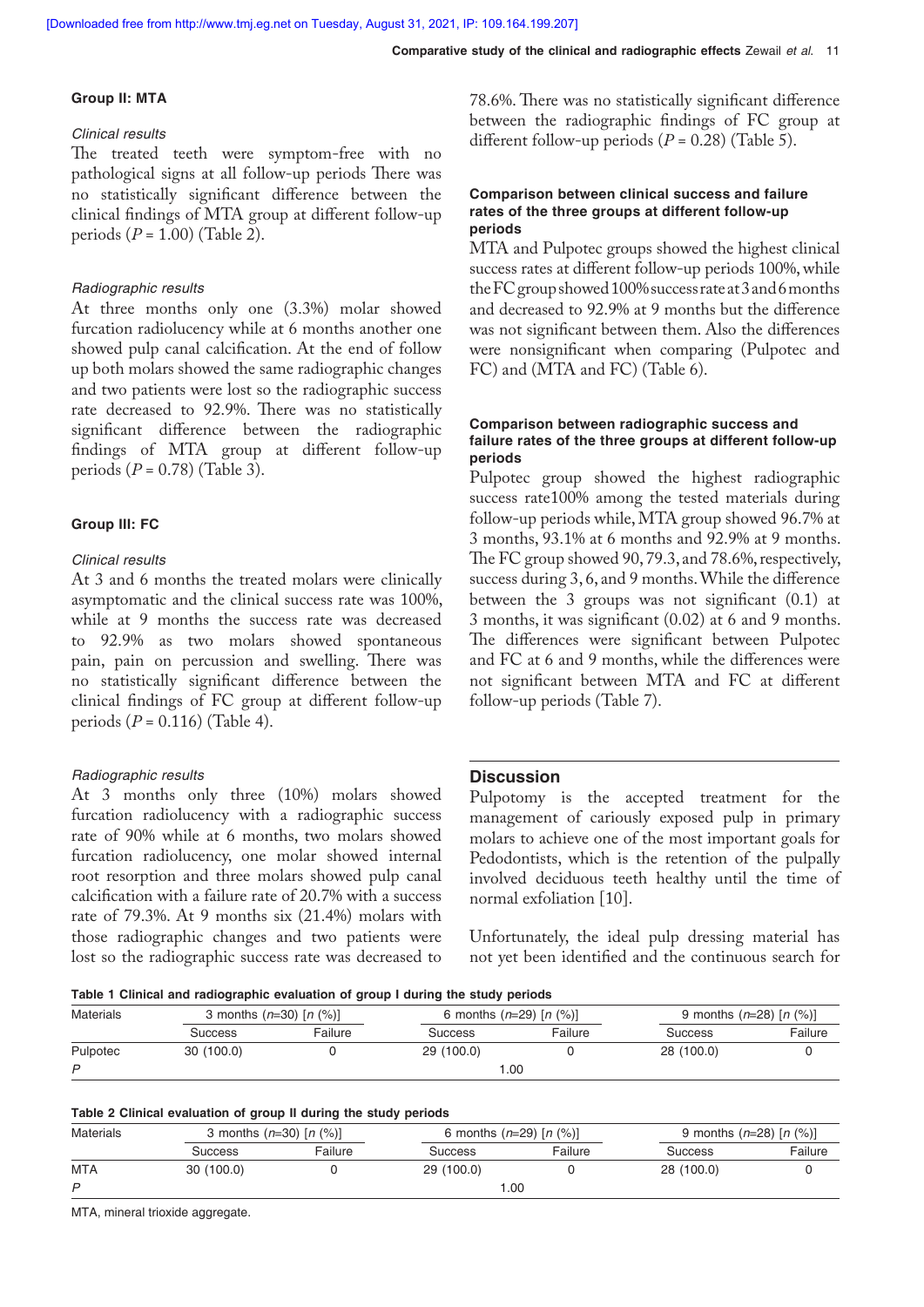alternatives to FC as a pulp dressing in primary tooth pulpotomy has yet to reveal an agent or technique that has long‑term success rates better than those of FC [11].

Although, Pulpotec used in this study containing formaldehyde, it is less harmful than FC. It is

**Table 3 Radiographic evaluation of group II during the study periods**

|              | Materials 3 months $(n=30)$ 6 months $(n=29)$ 9 months $(n=28)$<br>[n (%)] |  | [n (%)]                                               |  |         |  |  |
|--------------|----------------------------------------------------------------------------|--|-------------------------------------------------------|--|---------|--|--|
|              |                                                                            |  |                                                       |  | [n (%)] |  |  |
|              |                                                                            |  | Success Failure Success Failure Success Failure       |  |         |  |  |
| MTA          |                                                                            |  | 29 (96.7) 1 (3.3) 27 (93.1) 2 (6.9) 26 (92.9) 2 (7.1) |  |         |  |  |
| $\mathsf{P}$ | 0.781                                                                      |  |                                                       |  |         |  |  |

MTA, mineral trioxide aggregate.

**Table 4 Clinical evaluation of group III during the study periods**

|              | Materials 3 months $(n=30)$ 6 months $(n=29)$ 9 months $(n=28)$ |  |                                                 |  |         |  |
|--------------|-----------------------------------------------------------------|--|-------------------------------------------------|--|---------|--|
|              | [n (%)]                                                         |  | [n (%)]                                         |  | [n (%)] |  |
|              |                                                                 |  | Success Failure Success Failure Success Failure |  |         |  |
| FC           |                                                                 |  | 30 (100.0) 0 29 (100.0) 0 26 (92.9) 2 (7.1)     |  |         |  |
| $\mathsf{P}$ |                                                                 |  | 0.116                                           |  |         |  |

FC, formocresol.

#### **Table 5 Radiographic evaluation of group III during the study periods**

|              | [n (%)] |  | Materials 3 months $(n=30)$ 6 months $(n=29)$ 9 months $(n=28)$<br>[n (%)] |  | [n (%)]                                              |  |
|--------------|---------|--|----------------------------------------------------------------------------|--|------------------------------------------------------|--|
|              |         |  |                                                                            |  | Success Failure Success Failure Success Failure      |  |
| <b>FC</b>    |         |  |                                                                            |  | 27 (90) 3 (10) 23 (79.3) 6 (20.7) 22 (78.6) 6 (21.4) |  |
| $\mathsf{P}$ | 0.286   |  |                                                                            |  |                                                      |  |

FC, formocresol.

available in powder/liquid preparation and mixing of its ingredients results in a paste that hardens quickly thus eliminates the presence of volatile fraction which may penetrate the underlying pulp tissue and produce undesirable systemic effect [9]. In addition it lacks the presence of cresol which potentiate the effect of formaldehyde on tissue protein [12]. Thus to obtain the benefits and eliminate unwanted side effects associated with FC in pulpotomy procedure of primary teeth.

At the end of the study, the three groups were clinically successful. The Pulpotec and MTA groups showed 100% success rate while the FC group showed 92.9%. In the Pulpotec group, there were absence of pain, swelling, fistula and mobility at all patient without exception after use of pulpotec. These results are in agreement with the results of the clinical trials provided by Dedeyan and Donkaya [13]. These results were also agree with the result of the study done by Moaanes *et al*. [14] that compared pulpotec and FC and showed 100% clinical and radiographic success for pulpotec group.

While these results are comparable with the results of Al‑Dahan *et al*. [10] who demonstrated clinical and radiographic success of 93.3 and 86.7% for Pulpotec, respectively, and 100% for MTA.

The high clinical success rate of Pulpotec in this study may be due to the fact that the components of Pulpotec, formaldehyde in particular, are not diffused beyond the pulp chamber, but only react at the level

#### **Table 6 Comparison between clinical success and failure rates of the three groups at different follow-up periods**

| Study groups             | Follow-up period $[n (\%)]$ |         |                   |         |                   |         |  |  |  |
|--------------------------|-----------------------------|---------|-------------------|---------|-------------------|---------|--|--|--|
|                          | 3 months $(n=30)$           |         | 6 months $(n=29)$ |         | 9 months $(n=28)$ |         |  |  |  |
|                          | <b>Success</b>              | Failure | <b>Success</b>    | Failure | <b>Success</b>    | Failure |  |  |  |
| Pulpotec                 | 30(100)                     | 0       | 29 (100)          | 0       | 28 (100)          | 0       |  |  |  |
| <b>MTA</b>               | 30(100)                     | 0       | 29 (100)          | 0       | 28 (100)          | 0       |  |  |  |
| Formocresol              | 30(100)                     | 0       | 29 (100)          | 0       | 26 (92.9)         | 2(7.1)  |  |  |  |
| P                        |                             |         |                   |         | 0.116             |         |  |  |  |
| Pulpotec and MTA         |                             |         |                   |         |                   |         |  |  |  |
| Pulpotec and Formocresol |                             |         |                   |         | 0.149             |         |  |  |  |
| MTA and Formocresol      |                             |         |                   |         | 0.149             |         |  |  |  |
|                          |                             |         |                   |         |                   |         |  |  |  |

MTA, mineral trioxide aggregate.

#### **Table 7 Comparison between radiographic success and failure rates of the three groups at different follow up periods**

| Study groups             | Follow-up period $[n (\%)]$ |         |                   |         |                   |         |  |  |
|--------------------------|-----------------------------|---------|-------------------|---------|-------------------|---------|--|--|
|                          | 3 months $(n=30)$           |         | 6 months $(n=29)$ |         | 9 months $(n=28)$ |         |  |  |
|                          | <b>Success</b>              | Failure | <b>Success</b>    | Failure | <b>Success</b>    | Failure |  |  |
| Pulpotec                 | 30 (100)                    | 0(0)    | 29 (100)          | 0(0)    | 28 (100)          | 0(0)    |  |  |
| <b>MTA</b>               | 29 (96.7)                   | 1(3.3)  | 27(93.1)          | 2(6.9)  | 26 (92.9)         | 2(7.1)  |  |  |
| Formocresol              | 27 (90)                     | 3(10)   | 23 (79.3)         | 6(20.7) | 22 (78.6)         | 6(21.4) |  |  |
| P                        | 0.160                       |         | $0.021*$          |         | $0.020*$          |         |  |  |
| Pulpotec and MTA         | 0.313                       |         | 0.150             |         | 0.150             |         |  |  |
| Pulpotec and Formocresol | 0.076                       |         | $0.010*$          |         | $0.010*$          |         |  |  |
| MTA and Formocresol      | 0.301                       |         | 0.128             |         | 0.127             |         |  |  |

MTA, mineral trioxide aggregate. \*Significant at *P*≤0.05.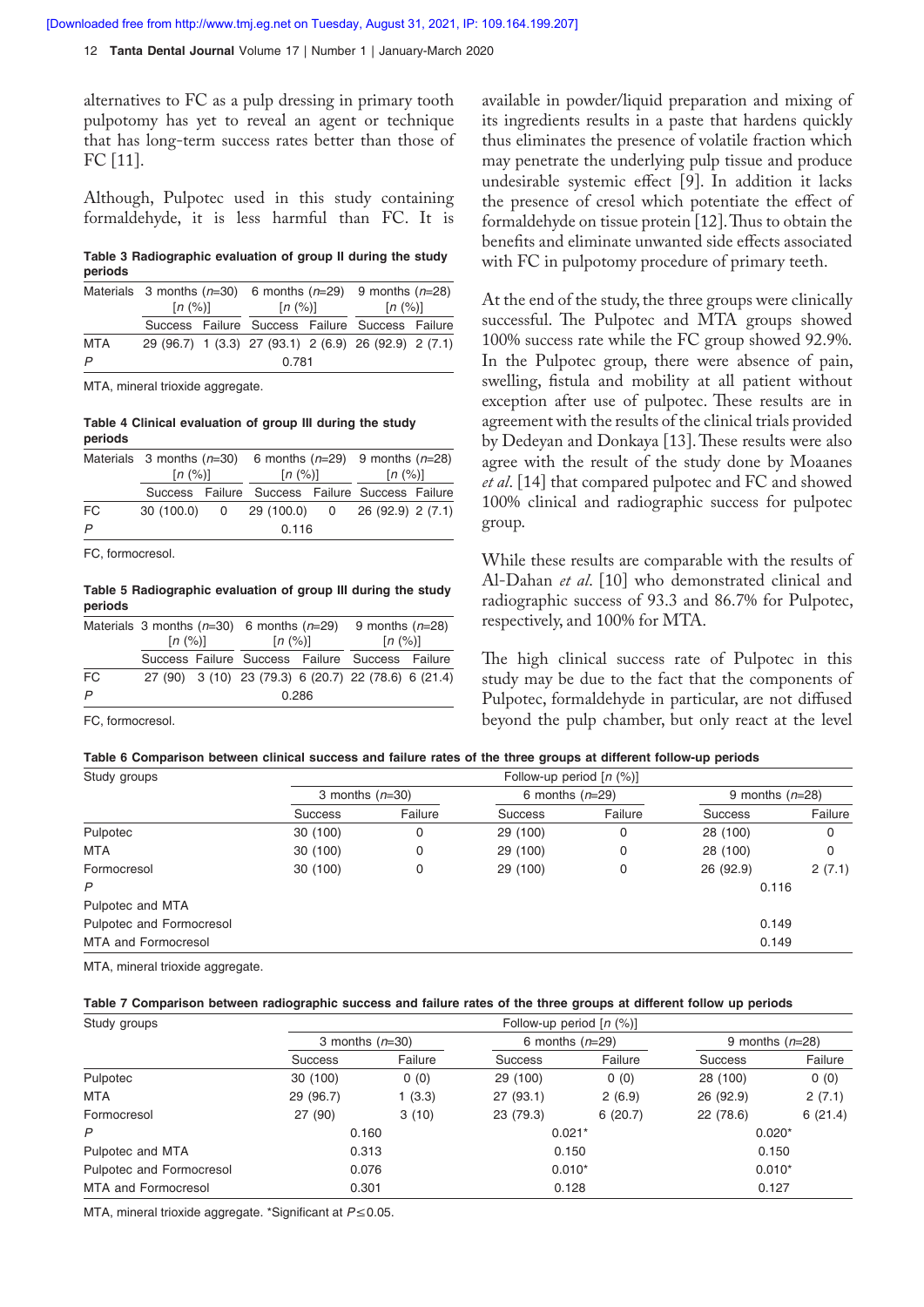of the Pulpotec/pulp interface maintaining the vitality of the underlying radicular pulp that is the action of formaldehyde stops with the setting of the preparation. The setting time of Pulpotec being of about 7 h, it allows the safeguarding of the vitality of the radicular pulp [15].

Also the synergetic action of other ingredients in the Pulpotec cement like dexamethasone, a potent synthetic member of the glucocorticoid class of steroid drugs has an anti-inflammatory and immunosuppressant property [16]. Phenol has anti-inflammatory, antiviral, antibacterial, and anticarcinogenic properties [17]. In addition to the disinfectant effect of Iodoform [18].

It has been found that despite removal of the pulp chamber, a root pulp may be partly viable. At first glance this occurrence may be considered doubtful because of the mummification properties of the components, but we suggest a mummification process refers to the pulp mouth part which closely adjoins the Pulpotec layer while the apical portion remains viable [15].

The clinical success rate of MTA in this study was 100%, this agree with the studies of Farsi *et al*. [19] and Godhi *et al*. [20] who reported 100% success rate. The high clinical success rate of MTA has been due to its ability to seal off the pathways of communication between the root canal system and the external surface of the tooth, which prevents the bacterial leakage and has a high level of biocompatibility [8].

The clinical success rate in FC group was 92.9% which was agree with the results of Cuisia and colleagues who reported 93% success rate. This may be due to fixation of affected and infected radicular tissue, so that a chronic inflammation replaces an acute inflammation so that the pulp remains in a metastable condition [3].

Although the clinical success rates varied between pulpotec, FC and MTA, it was statistically not significant, however, statistical significant differences was found radiographically concerning the three groups.

In this study MTA group showed 92.9% radiographic success rate that was agree with the results obtained by Cuisia *et al*. [21] and Jabbarifar *et al*. [22], but disagree with the results obtained by Holan *et al*. [23] and Naik *et al*. [24] who recorded 97 and 100% radiographic success rate, respectively.

FC group showed 78.6% radiographic success rate comparable with that obtained by Cuisia *et al*. [21], Holan *et al*. [23], Agamy *et al*. [25], and Naik *et al*. [24] who showed radiographic success of 83, 90, and 100%, respectively.

The radiographic failure in the FC group may have been due to the smaller molecular size of FC, which may cause seepage into the apical region through the pulpal canals or into the furcation area via accessory canals or the pulpal floor, as it is thin, porous and permeable in nature, in deciduous molars [26].

#### **Conclusion**

- (1) Pulpotec and MTA showed high clinical and radiographic success rate compared to FC.
- (2)Pulpotec and MTA could be a promising pulpotomy materials.

#### **Financial support and sponsorship** Nil.

#### **Conflicts of interest**

There are no conflicts of interest.

#### **References**

- **1** Agarwal M, Das UM, Vishwanath D. A comparative evaluation of non instrumentation endodontic techniques with conventional ZEO pulpectomy in decidous molars: an *in vivo* study. World J Dent 2011; 2:187–192.
- **2** American Academy of pediatric Dentistry. Guideline on pulp therapy for primary and immature permanent teeth. Reference Manual 2009; 34:222–229.
- **3** Ranly DM, Garcia-Godoy F. Current and potential pulp therapies for primary and young permanent teeth. J Dent 2000; 28: 153–161.
- **4** Garcia‑Godoy F, Novakovic DP, Carvajol IN. Pulpal response to different application times of Formocresol. J Pedod 1982; 6: 176–193.
- **5** Hill SD, Berry CW, Seale NS, Kaga M. Comparison of the antimicrobial and cytotoxic effects of glutaraldehyde and formocresol. Oral Surg Oral Med Oral Pathol 1991; 71:85–95.
- **6** Myers DR, Pashsley DH, Whitford GM, Mckinney RV. Tissue changes induced by the absorption of formocresol from pulpotomy sites in dogs. Pediatr Dent 1983; 5:6–8.
- **7** Lewis BB, Chestner SB. formaldehyde in dentistry: a review of mutagenic and carcinogenic potential. J Am Dent Assoc 1981; 103:429–434.
- **8** Rao A, Rao AS, Shenoy R. Mineral trioxide aggregate a review. J Clin Pediatr Dent 2009; 34:1–8.
- **9** Talaat DM, Matar M, Nagui D. Histological evaluation of pulpotec effect on pulpotomized primary teeth in puppies. OHDM 2014; 13: 295–299.
- **10** Al‑ Dahan ZA, Zwain AM, Haidar AM. Clinical and radiographical evaluation of pulpotomy in primary molars treated with Pulpotec (PD), Formocresol and Mineral Trioxide Aggregate (MTA). J Bagh Dent 2013; 25:164–170.
- **11** Fuks AB. Pulptherapy for the primary dentition. In: Pinkham JR. Pediatric dentisrty: Infancy Through Adolescence. 4<sup>th</sup> ed. Philadelphia, Pennsylvania: Elsevier; 2005. p. 375–393.
- **12** Ranly DM, Garcia-Godoy F. Reviewing pulp treatment for primary teeth. J Am Dent Assoc 1991; 122:83–85.
- **13** Dedeyan SA, Donkaya IP. Treatment of odontitis in pediatrics by method of vital amputation with the use of pulpotec: transaction of the VIII Congress of the Dentists Association of Russia. Moscow 2003;23:287–288.
- **14** Moaanes A, Khattab M, Waly N. A clinical and radiographic evaluation of a new pulp capping agent (pulpotec) for pulpotomized primary molar teeth. Master Thesis in Pediatric Dentistry, Faculty of Dentistry, Minia University, Minia, 2010.
- **15** Melekhov SV, Kapirulina OV. Treatment of pulpitis in multirooted teeth by the pulpotomy method with the use of pulpotec. Dent Today 2004; 1:29.